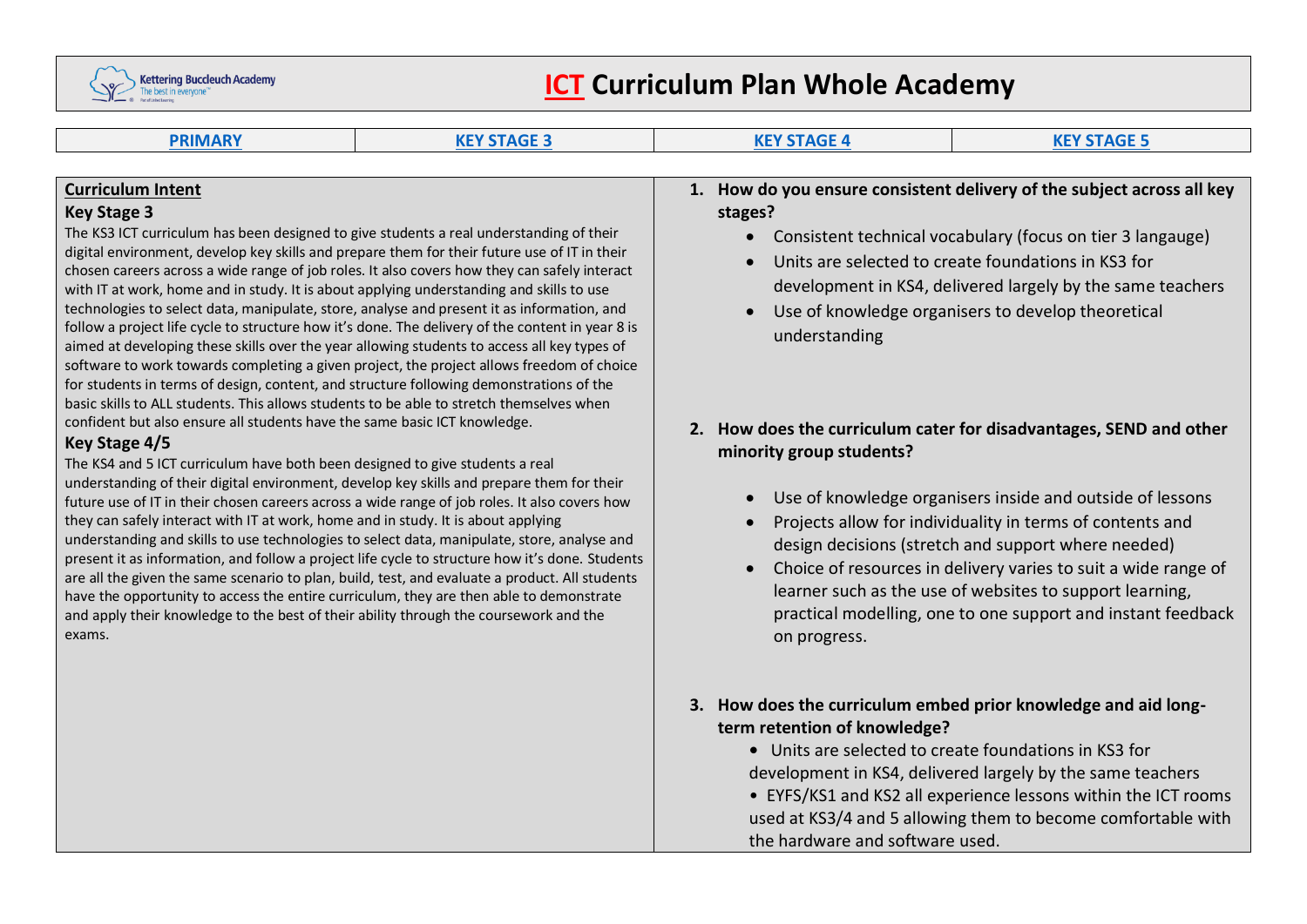<span id="page-1-0"></span>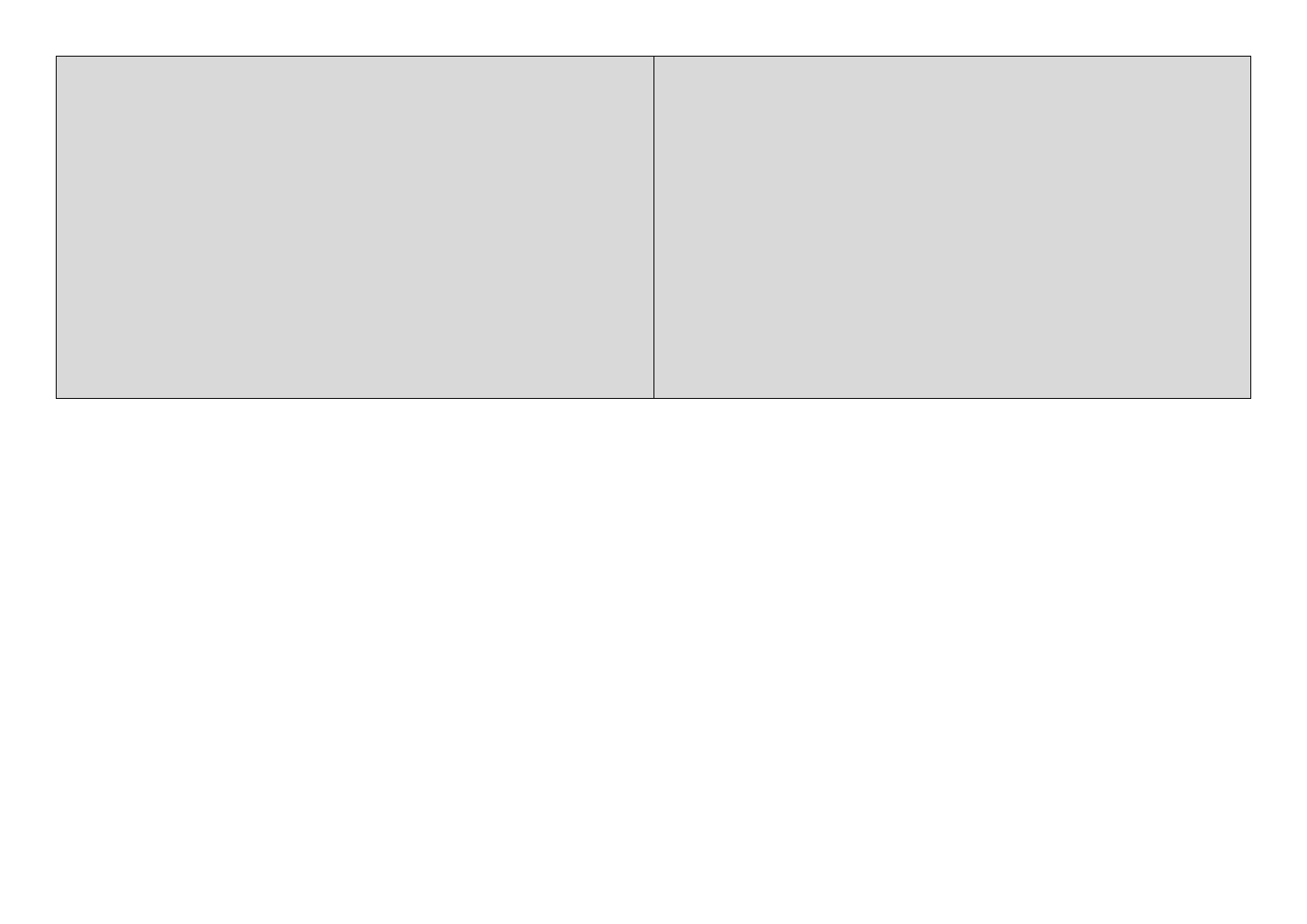### **PRIMARY**

| Year                    | Term 1                                                                                                                                                      | Term 2                                                            | Term <sub>3</sub>                        | Term 4                                                                                                           | Term 5                                                            | Term 6                 |
|-------------------------|-------------------------------------------------------------------------------------------------------------------------------------------------------------|-------------------------------------------------------------------|------------------------------------------|------------------------------------------------------------------------------------------------------------------|-------------------------------------------------------------------|------------------------|
| <b>EYFS</b>             | Different types of technology for their own purpose                                                                                                         |                                                                   |                                          |                                                                                                                  |                                                                   |                        |
| $\mathbf{1}$            | Online safety and<br>exploring Purple Mash<br>Technology outside school                                                                                     | Spreadsheets - 2Calculate                                         | Pictograms                               | Creating, organising,<br>storing, and manipulating<br>retrieving digital content                                 | Animated Story books                                              |                        |
| $\overline{2}$          | Internet safety - use<br>technology safely and<br>privately.<br>Recognise use of ICT<br>within and beyond school.<br>Effective searching                    | Spreadsheets - 2Calculate                                         | Questioning - 2Question,<br>2Investigate | Use technology to create<br>and store digital content<br>Presenting ideas                                        | Creating pictures -<br>2PaintAPicture<br>Making music - 2sequence |                        |
| $\overline{\mathbf{3}}$ | Internet safety - use<br>technology safely and<br>privately.<br>Recognise use of ICT<br>within and beyond school.<br>Use search technologies<br>effectively | Spreadsheets - 2Calculate                                         | <b>Branching databases</b><br>Graphing   | Use ICT to design and<br>create content -<br>Footwear design rendering                                           |                                                                   |                        |
| $\overline{4}$          | Effective search<br>Online safety<br>Writing for different<br>audiences                                                                                     | Spreadsheets - 2Calculate                                         |                                          | Writing for different<br>audiences<br>Presenting with Microsoft<br>PowerPoint                                    | Logo<br>Making music                                              | Hardware investigators |
| 5                       | E-safety<br>Use of ICT in wider context<br>Use search technologies<br>effectively                                                                           | Spreadsheets - 2Calculate                                         |                                          | Use ICT to design and<br>create content<br>Use search technologies<br>effectively<br>Use of ICT in wider context | Databases                                                         |                        |
| 6                       | Online safety<br>Blogging                                                                                                                                   | Spreadsheets - 2Calculate<br>Spreadsheets with<br>Microsoft Excel |                                          | Concept maps<br>Word processing                                                                                  | Web development<br>Blogging                                       |                        |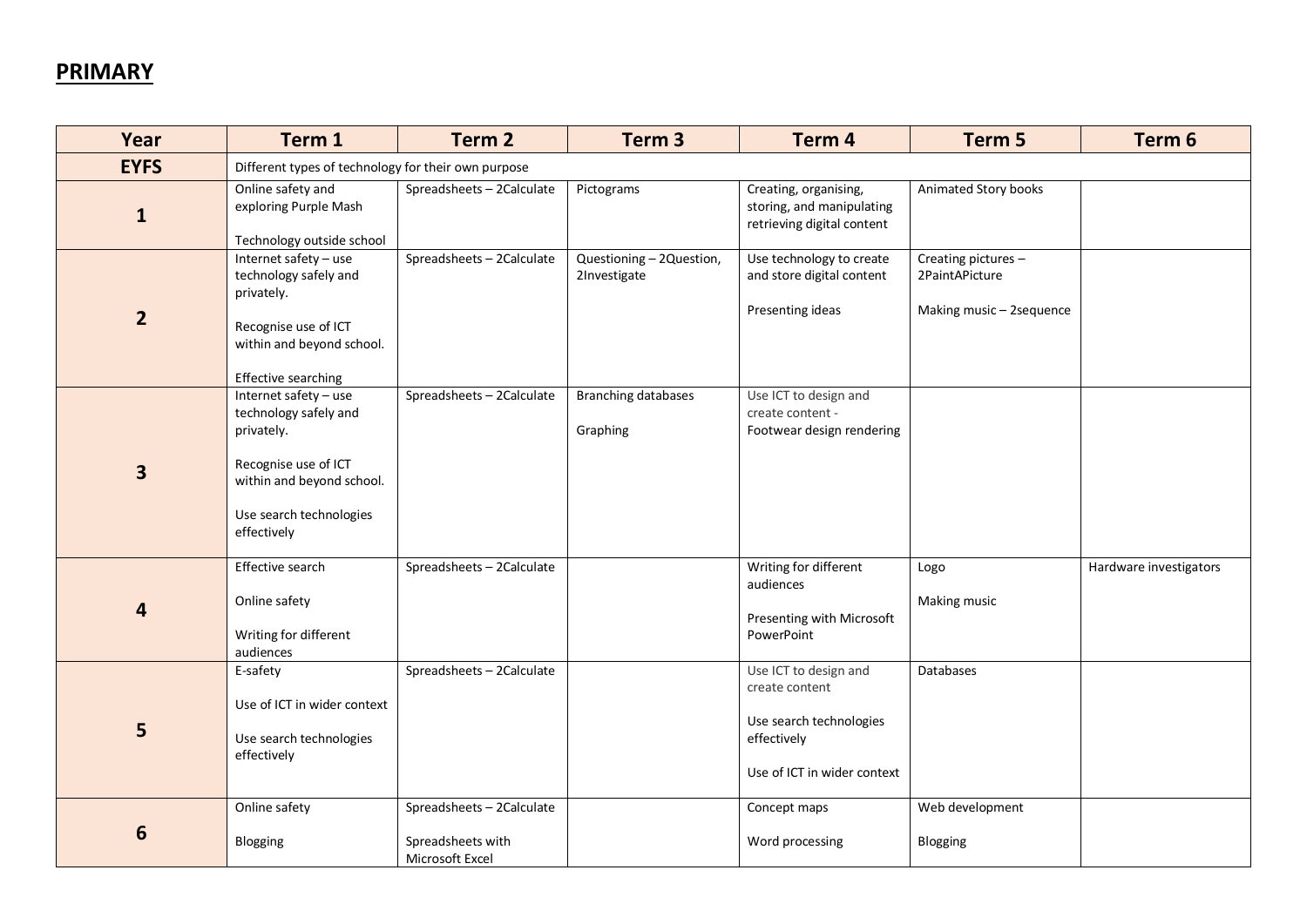<span id="page-3-0"></span>

| Networks<br>Quizzing |
|----------------------|
|----------------------|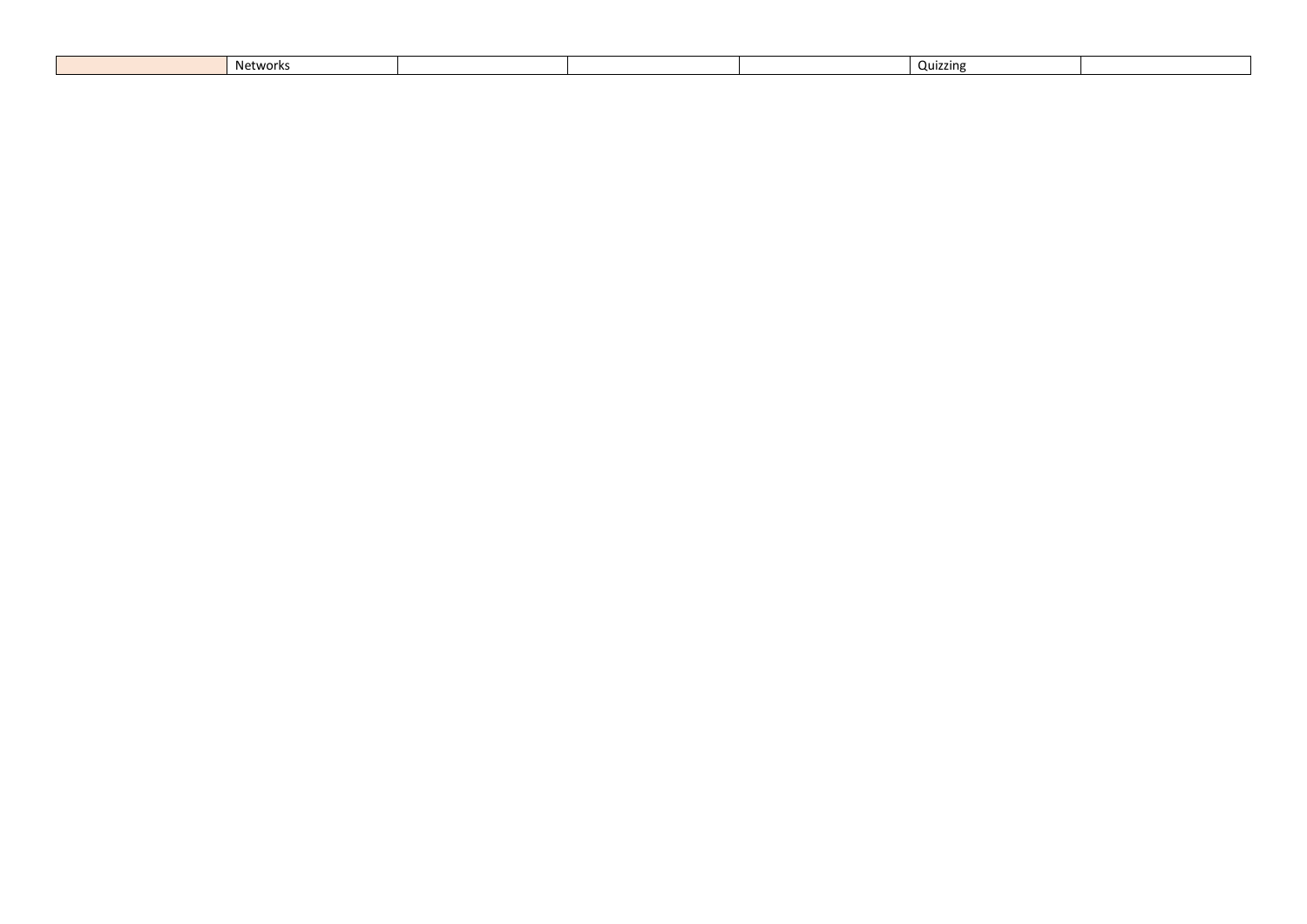### **KEY STAGE 3**

In Key stage 3 students will access ICT lessons during their form time on a rota basis. Over the course of the academic year each student will be taught the following as part of their KBA ICT passport. This is a live curriculum and is developed according to the curriculum needs of the students. As a rule the below documents indicate likely topics that will be covered.

| <b>ICT PASSPORT</b>                        |                                                    |  |  |
|--------------------------------------------|----------------------------------------------------|--|--|
| How to log on                              | Powerpoint: How to create a blank powerpoint       |  |  |
| How to sign into One drive                 | Powerpoint: How to create a new slide              |  |  |
| How to create a folder                     | Powerpoint: How to change the background<br>colour |  |  |
| How to find their folder on Onedrive       | Powerpoint: Slide master                           |  |  |
| How to use Office 365                      | <b>Powerpoint: Animations</b>                      |  |  |
| How to search for Word etc                 | <b>Powerpoint: Transitions</b>                     |  |  |
| How to create a new document               | Internet: How to save an image                     |  |  |
| How to save a document                     | How to use Seneca                                  |  |  |
| How to log onto SMHW                       | <b>Basic use of Teams</b>                          |  |  |
| How to look for the homework set           | Navigate websites                                  |  |  |
| How to submit the work on SMHW             | How to download a document                         |  |  |
| How to use the calendar on SMHW            | Email: How to send an email                        |  |  |
| Word: Header & Footer                      | Email: How to reply to an email                    |  |  |
| How to use the snipping tool               | Email: How to forward an email                     |  |  |
| Word: How to insert a picture              | Email: How to attach a file to an email            |  |  |
| Word: Wrapping text                        | Senaca - how to reset the password                 |  |  |
| Word: How to insert page numbers           | How to print in A3 colour                          |  |  |
| Word: How to insert/delete rows in a table |                                                    |  |  |
| Word: How to alter text and page size      |                                                    |  |  |
| Word: Use of heading styles                |                                                    |  |  |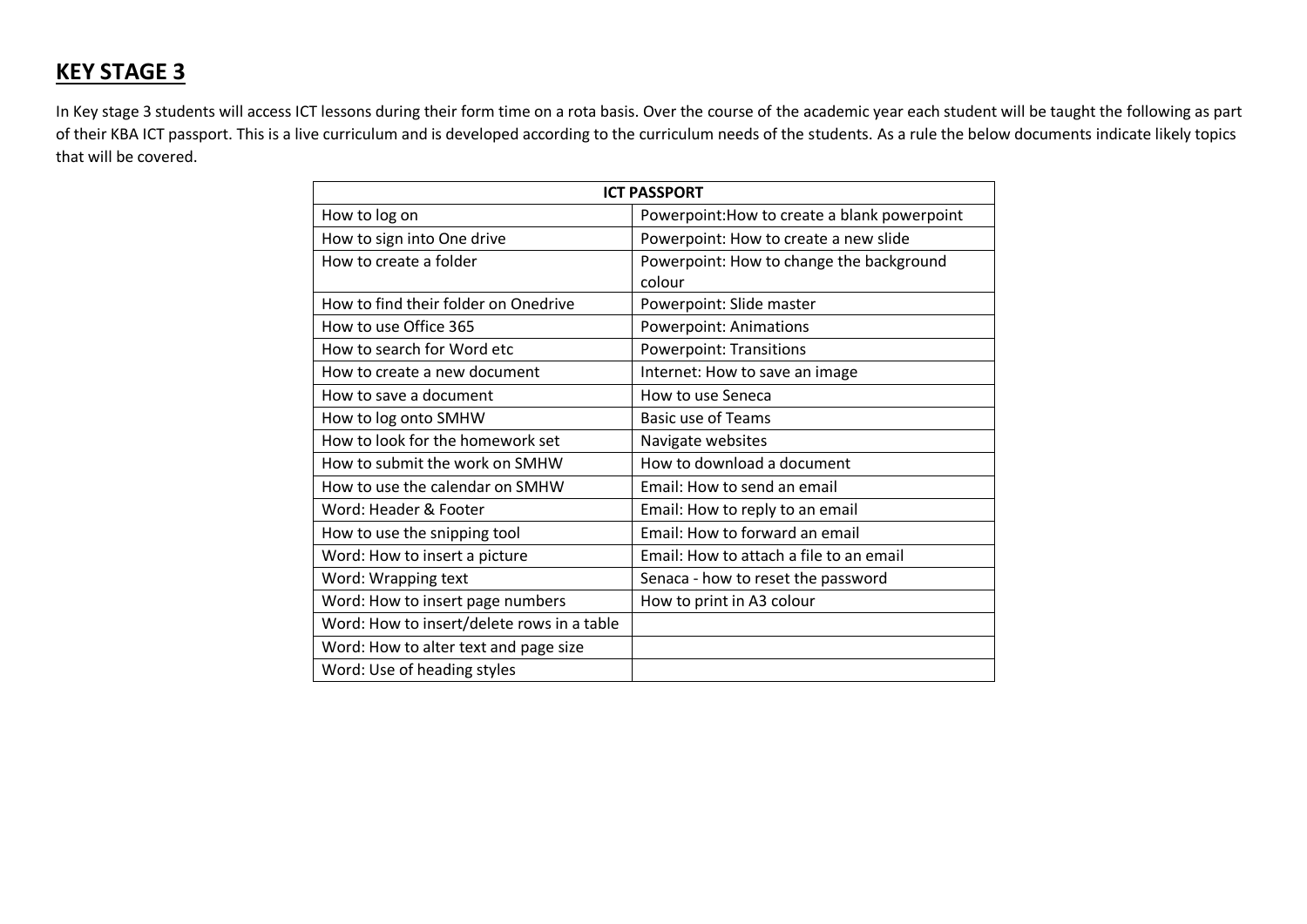# <span id="page-5-0"></span>**KEY STAGE 4**

<span id="page-5-1"></span>

|    | $1st$ Half of the year (Sep – Jan)                                                                                                                                                                                                                                                                                                                                                                                                                                                               | $2nd$ Half of the year (Jan-July)                                                                                                                                                                         |  |
|----|--------------------------------------------------------------------------------------------------------------------------------------------------------------------------------------------------------------------------------------------------------------------------------------------------------------------------------------------------------------------------------------------------------------------------------------------------------------------------------------------------|-----------------------------------------------------------------------------------------------------------------------------------------------------------------------------------------------------------|--|
| 10 | L01: The tools and techniques that can be used to initiate and plan solutions<br>$\bullet$<br>L03: How data and information can be collected, stored and used<br>$\bullet$<br>L04: The factors to be considered when collecting and processing data and<br>O<br>storing data/information<br>L06: The different methods of processing data and presenting information<br>L07: Select and present information to meet an identified need<br>$\bullet$<br>L08: How to carry out an iterative review | Project Life Cycle (Coursework preparation for June)<br>- Initiation<br>- Phase review<br>- Planning<br>- Phase review<br>- Execution – Spreadsheet task, Database task<br>- Phase review<br>- Evaluation |  |
|    | <b>Mid-Year Assessment</b><br>Year 10 will sit their GCSE R012 exam in January – The date is to be confirmed                                                                                                                                                                                                                                                                                                                                                                                     | <b>End of Year Assessment</b><br>Year 10 will start their GCSE coursework in June. Date to be confirmed                                                                                                   |  |
|    | Coursework:<br>Continue to complete the coursework<br>Theory:<br>$\bullet$                                                                                                                                                                                                                                                                                                                                                                                                                       | L03: How data and information can be collected, stored and used<br>L04: The factors to be considered when collecting and processing data and<br>storing data/information                                  |  |
| 11 | L01: The tools and techniques that can be used to initiate and plan solutions<br>$\bullet$                                                                                                                                                                                                                                                                                                                                                                                                       | <b>March Mock Exams</b>                                                                                                                                                                                   |  |
|    | L04: The factors to be considered when collecting and processing data and<br>storing data/information                                                                                                                                                                                                                                                                                                                                                                                            | L06: The different methods of processing data and presenting information<br>L07: Select and present information to meet an identified need<br>L08: How to carry out an iterative review                   |  |
|    | <b>November Mock Exams</b>                                                                                                                                                                                                                                                                                                                                                                                                                                                                       | <b>ACTUAL GCSE EXAMS.</b>                                                                                                                                                                                 |  |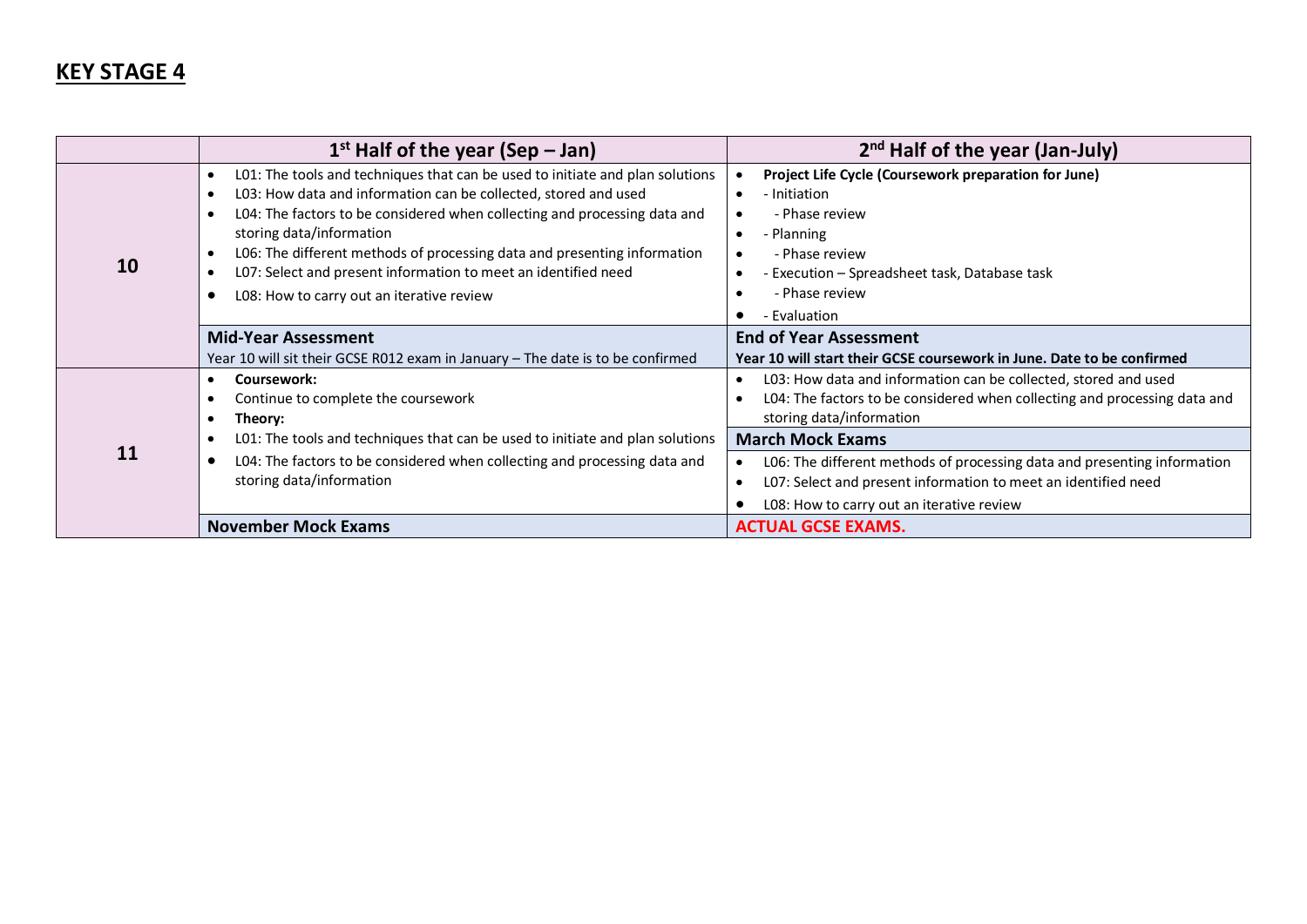# **KEY STAGE 5**

|    | September - November                                                                                                                                                                                                                                                                                                                                                                                                                                                                                                                                                                                                                                                                                                                | December - March                                                                                                                                                                                                                                                                                                                                                                                                                                                                                                                                                                                                                                                                                                                                                                                                                                                                                            | <b>March - June</b>                                                                                                                                                                                                                                                                                                                      |
|----|-------------------------------------------------------------------------------------------------------------------------------------------------------------------------------------------------------------------------------------------------------------------------------------------------------------------------------------------------------------------------------------------------------------------------------------------------------------------------------------------------------------------------------------------------------------------------------------------------------------------------------------------------------------------------------------------------------------------------------------|-------------------------------------------------------------------------------------------------------------------------------------------------------------------------------------------------------------------------------------------------------------------------------------------------------------------------------------------------------------------------------------------------------------------------------------------------------------------------------------------------------------------------------------------------------------------------------------------------------------------------------------------------------------------------------------------------------------------------------------------------------------------------------------------------------------------------------------------------------------------------------------------------------------|------------------------------------------------------------------------------------------------------------------------------------------------------------------------------------------------------------------------------------------------------------------------------------------------------------------------------------------|
| 12 | Unit $1$ – Fundamentals of IT<br>$\bullet$<br>- Computer Components<br>$\bullet$<br>- Types of Computer Systems<br>$\bullet$<br>- Computer Hardware<br>$\bullet$<br>- Connectivity Methods<br>$\bullet$<br>- Communication Hardware<br>$\bullet$<br>- Hardware Troubleshooting<br>$\bullet$<br>- Units of Measurement<br>$\bullet$<br>- Number Systems & Conversions<br>$\bullet$<br>Unit 2 - Global Information<br>$\bullet$<br>- Holders of Information<br>$\bullet$<br>- Types of Information Storage Media<br>$\bullet$<br>- The Internet<br>$\bullet$<br>- Information Formats<br>$\bullet$<br><b>Information Styles</b><br>$\bullet$<br><b>Information Classification</b><br>$\bullet$<br>Quality of Information<br>$\bullet$ | Unit $1$ – Fundamentals of IT<br>$\bullet$<br>- Types of Software - Application Software,<br>$\bullet$<br>Utility Software<br>- Operating Systems<br>- Protocols<br>$\bullet$<br>- Types of Servers<br>- Networking Characteristics & Topologies<br>- Business Systems<br>- Communication Skills & Technology<br>$\bullet$<br>- Types of Software - Application Software,<br><b>Utility Software</b><br><b>Personal Attributes</b><br>$\bullet$<br>- Ready for Work & Job Roles<br>- Personal Bodies<br>$\bullet$<br>- Industry Certification<br>Unit 2 - Global Information<br>$\bullet$<br>Categories of Information<br>$\bullet$<br>Stages of data analysis<br>$\bullet$<br>Legislations<br>Green IT<br>$\bullet$<br>Information sources and datatypes<br>Data flow diagrams<br><b>Information Management</b><br>Data vs Information<br>Principles of information security<br><b>Protection measures</b> | Coursework:<br>Unit 21 - Web design and Prototyping<br>Fundamentals of Web design<br>$\bullet$<br>Plan a website<br>$\bullet$<br>Create a website<br>Test the website<br>٠<br>Unit 8 Project Management<br>Methodologies<br>$\qquad \qquad -$<br><b>Minutes of Meetings</b><br>$\overline{\phantom{0}}$<br>Gantt chart<br>$\blacksquare$ |
|    | <b>November Mock Exam</b>                                                                                                                                                                                                                                                                                                                                                                                                                                                                                                                                                                                                                                                                                                           | <b>March Mock Exam</b>                                                                                                                                                                                                                                                                                                                                                                                                                                                                                                                                                                                                                                                                                                                                                                                                                                                                                      | <b>End of Year Exam</b>                                                                                                                                                                                                                                                                                                                  |
| 13 | Coursework:<br>Unit 21 - Web design and Prototyping<br>Present the website<br>$\bullet$<br>Evaluation<br>$\bullet$                                                                                                                                                                                                                                                                                                                                                                                                                                                                                                                                                                                                                  | Revise for re-sit in both Units (1&2)<br>$\bullet$<br>Practice Past papers<br>$\bullet$                                                                                                                                                                                                                                                                                                                                                                                                                                                                                                                                                                                                                                                                                                                                                                                                                     | Revise for re-sit in both Units (1&2)<br>$\bullet$<br>Practice Past papers<br>٠                                                                                                                                                                                                                                                          |